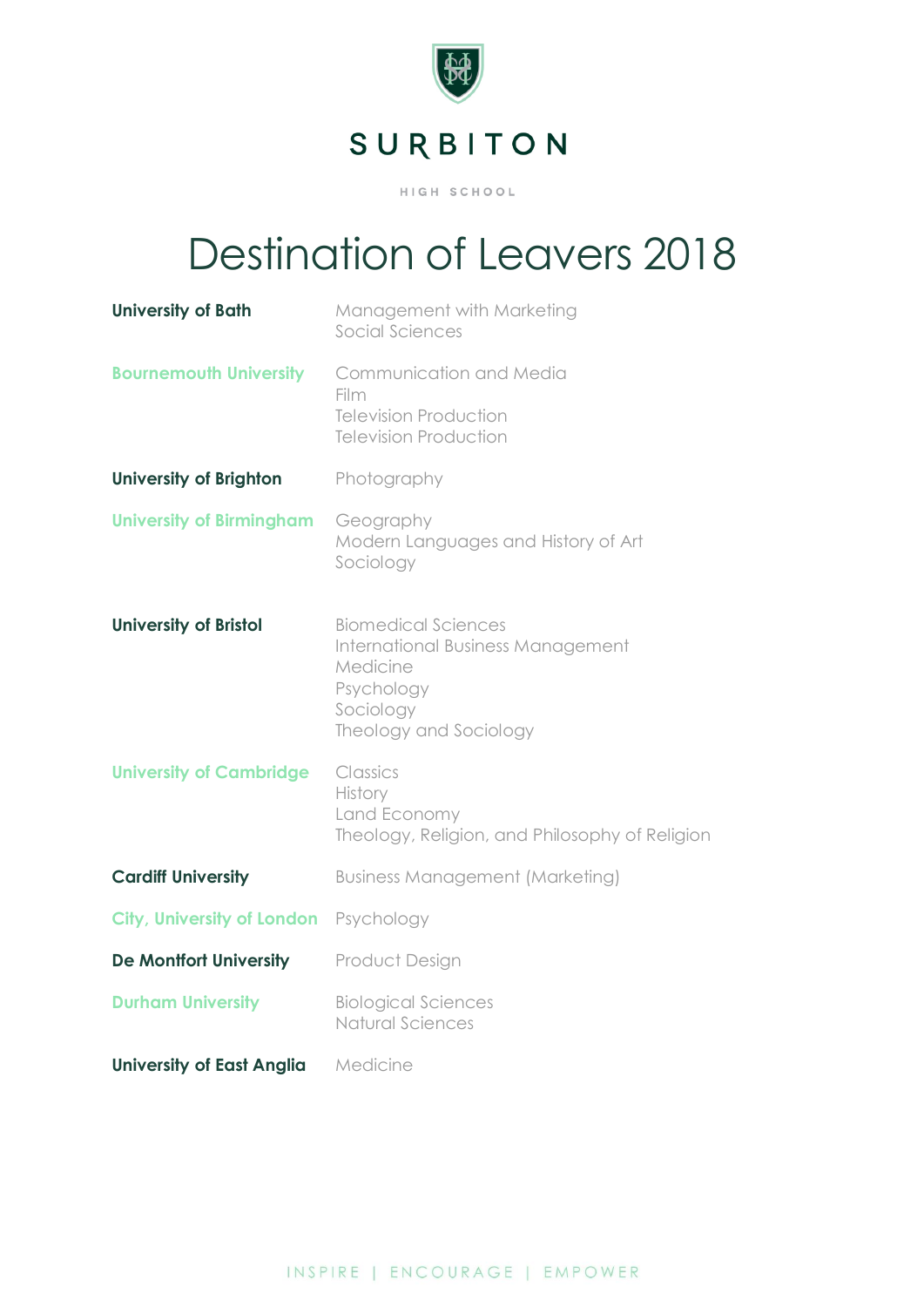

#### HIGH SCHOOL

| <b>University of Edinburgh</b>                                                | Architecture<br>Artificial Intelligence<br>Geography<br>Philosophy                                                                                                  |
|-------------------------------------------------------------------------------|---------------------------------------------------------------------------------------------------------------------------------------------------------------------|
| <b>University of Essex</b>                                                    | Certificate of HE Theatre Arts                                                                                                                                      |
| <b>University of Exeter</b>                                                   | <b>Business and Management with Industrial Experience</b><br>English and Drama<br>Geography<br>Modern Languages                                                     |
| <b>Falmouth University</b>                                                    | Film<br>Film                                                                                                                                                        |
| <b>University of Greenwich</b>                                                | <b>Games Design and Development</b>                                                                                                                                 |
| <b>Imperial College London</b>                                                | Biochemistry                                                                                                                                                        |
| <b>University of Kent</b>                                                     | Biology                                                                                                                                                             |
| <b>King's College London</b>                                                  | Chemistry with Biomedicine<br>Sport & Exercise Medical Sciences                                                                                                     |
| <b>Lancaster University</b>                                                   | Marketing Management<br>Psychology                                                                                                                                  |
| <b>University of Leicester</b>                                                | Management Studies                                                                                                                                                  |
| <b>University of Leeds</b>                                                    | Dental Surgery, Oral Science<br><b>Geophysical Sciences</b><br><b>International Relations</b><br>Politics<br>Politics<br>Politics<br><b>Theatre and Performance</b> |
| <b>University of Liverpool</b>                                                | Business Management with a Year in Industry<br>Criminology<br>Medicine and Surgery                                                                                  |
| <b>Loughborough University</b>                                                | Accounting and Financial Management                                                                                                                                 |
| <b>London School of</b><br><b>Economics &amp; Political</b><br><b>Science</b> | Economics                                                                                                                                                           |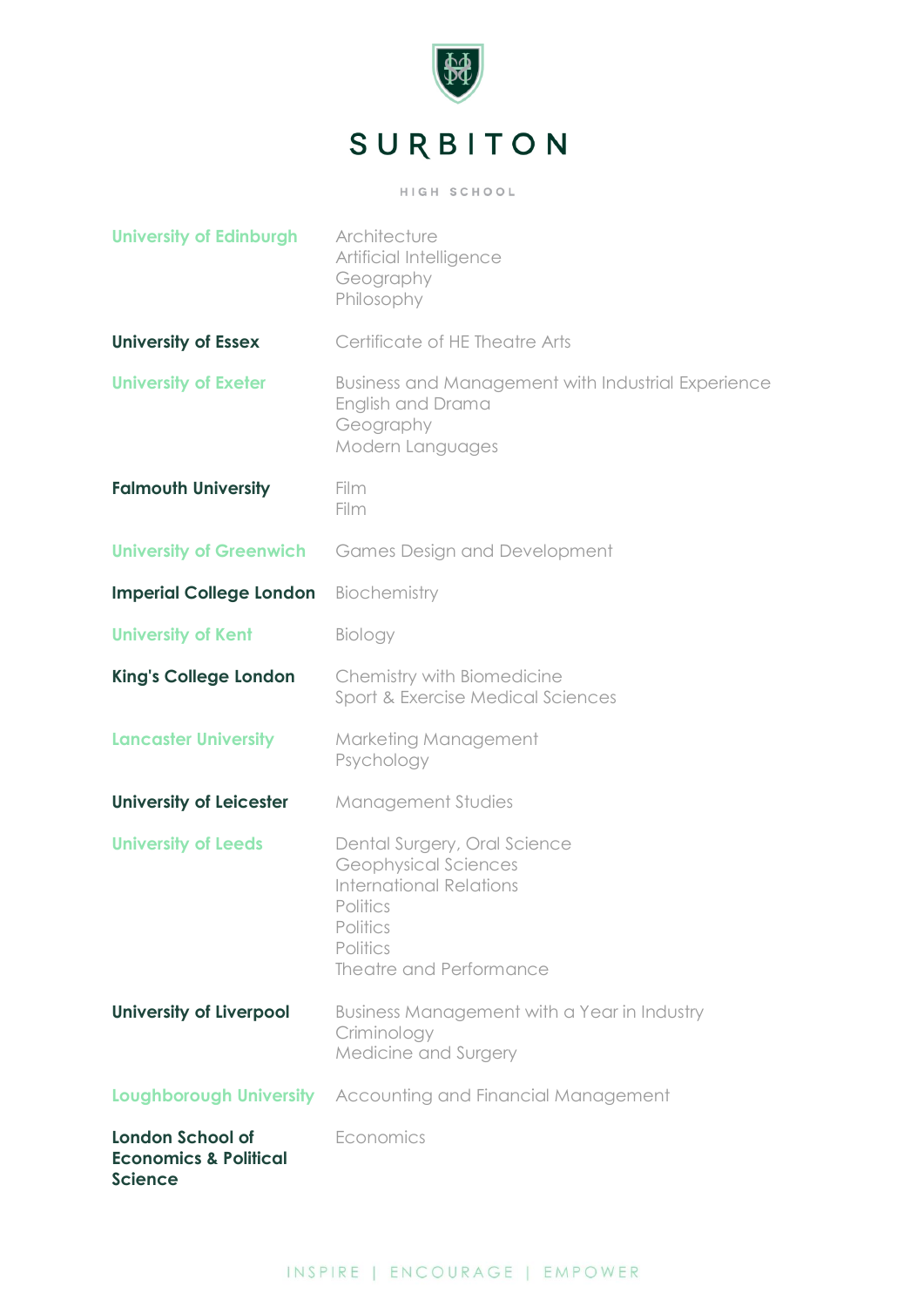

HIGH SCHOOL

| The University of<br><b>Manchester</b>       | Geography<br>Mathematics<br>Politics and International Relations<br>Politics and International Relations<br>Politics and International Relations<br>Psychology |
|----------------------------------------------|----------------------------------------------------------------------------------------------------------------------------------------------------------------|
| <b>Newcastle University</b>                  | <b>Biomedical Sciences</b><br>Computer Science<br>Geography<br>Geography<br>Geography<br>Psychology<br>Psychology                                              |
| <b>University of Nottingham</b>              | Liberal Arts<br>Politics and International Relations<br>Psychology<br>Psychology                                                                               |
| <b>Nottingham Trent</b><br><b>University</b> | Philosophy and English                                                                                                                                         |
| <b>University of Oxford</b>                  | <b>Biological Sciences</b><br><b>Biological Sciences</b><br>Classics<br>French<br>Philosophy and Theology<br>Philosophy, Politics and Economics                |
| <b>Oxford Brookes University</b>             | Architecture<br>Interior Architecture                                                                                                                          |
| <b>University of Portsmouth</b>              | Pharmacology                                                                                                                                                   |
| <b>Queen Mary University</b><br>of London    | Law                                                                                                                                                            |
| <b>University of Reading</b>                 | Pharmacy with Foundation<br>Philosophy and English Literature                                                                                                  |